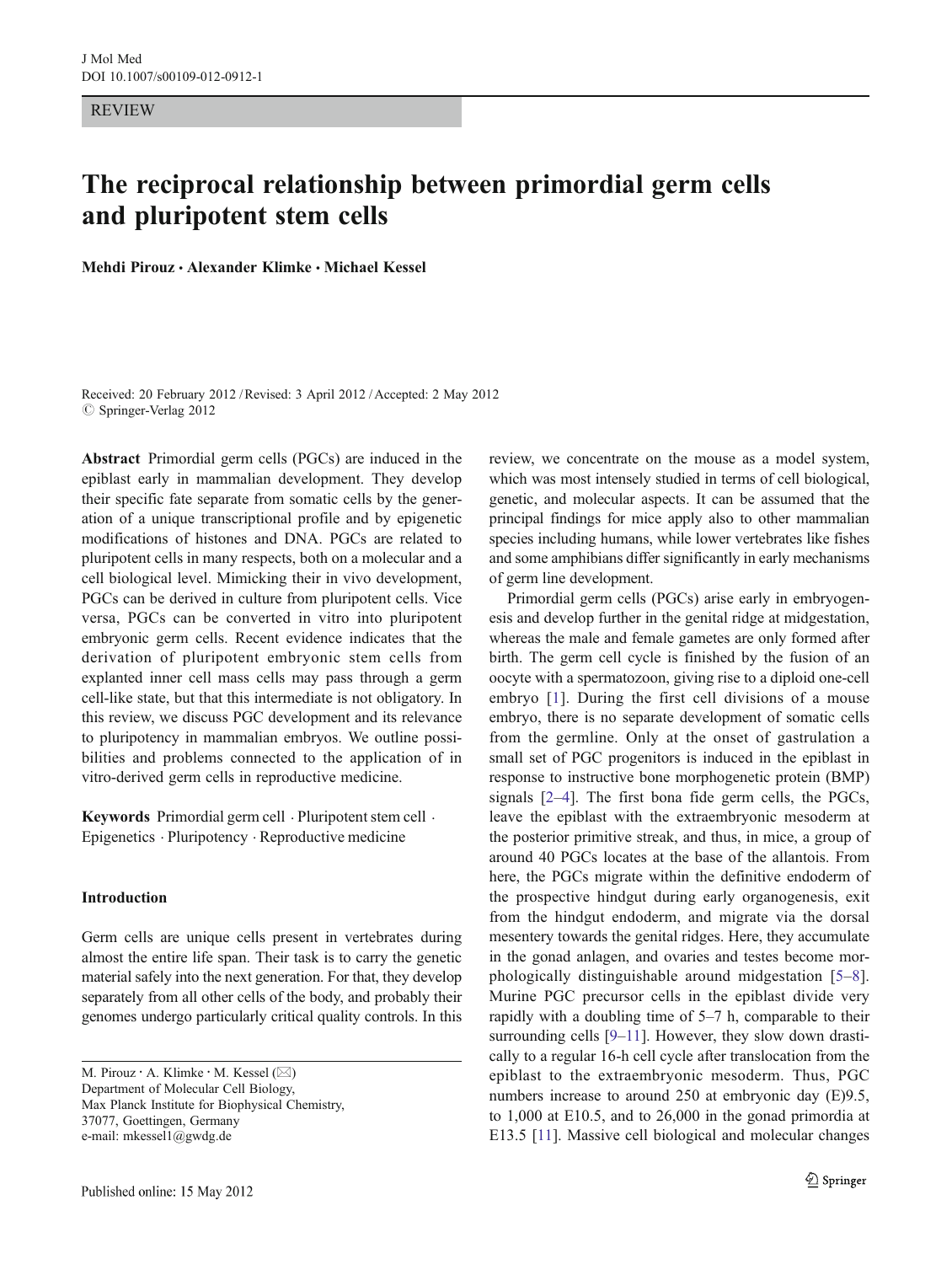occur in PGCs after their induction and before gonad formation. They affect the developmental potential, the cell cycle, the transcriptional program, and the epigenetic setup of the chromatin.

## The specification of primordial germ cells

Once induced in the epiblast, PGC precursors start to express the transcriptional regulator Blimp1 (Prdm1) and subsequently Prdm14, two essential genes for PGC development [\[12](#page-6-0), [13](#page-6-0)]. A major function of Blimp1 in PGCs is the transcriptional repression of typical somatic genes like Hox, Snail, and others [[10\]](#page-6-0). It also controls the reduction of the doubling time via downregulation of c-Myc [\[14\]](#page-6-0). Both Blimp1 and Prdm14 are required for the activation of the pluripotency marker Sox2, which had been suppressed in the early epiblast (Fig. 1). Its renewed transcription indicates the reacquisition of potential pluripotency [\[13](#page-6-0), [15](#page-6-0)]. With the program orchestrated by the two PRDM genes, the unique germ cell fate of the PGCs is established, and they are usually considered to be specified [\[15](#page-6-0)]. This implies that they are clearly bearing the characteristics of germ cells, and will continue as such, if no further influences will affect their fate. However, in order to secure this fate against external cues, a further fixation of the identity is necessary. This is achieved by epigenetic modifications of the chromatin and of the DNA, introducing inheritable marks that guarantee the commitment to a germ cell fate (Fig. [2a\)](#page-2-0).

## The epigenetics of primordial germ cells

PGCs arrest their cell cycle in the G2 phase and stall Pol IImediated de novo transcription relatively early after their



Fig. 1 PGCs reacquire potential pluripotency. PGCs (arrowhead) are the only cells in the developing embryo that co-express pluripotency markers Oct4 (in red) and Sox2 (in green). Arrow points to Sox2 expressing neural tube cells. The picture represents a cross section of an E9.0 embryo

specification for about 36 h [[16\]](#page-6-0). It seems that this phase is used for initiation of significant changes in the epigenetic status. The repressive histone mark H3K9me2 now decreases progressively and becomes effectively removed. This genome-wide effect correlates with the Prdm14 dependent downregulation of the histone methyltransferases GLP, which together with G9a is critical for H3K9 dimethylation [[17,](#page-6-0) [18](#page-6-0)]. In parallel, expression of the histone demethylase Jmdm2a is maintained [\[16,](#page-6-0) [19\]](#page-6-0). The downregulation of the methyltransferases and the maintenance of the demethylase explain the gradual loss of H3K9me2 over time. A different suppressive histone mark, H3K27me3, is introduced by the polycomb repressive complex 2 (PRC2). PRC2 consists of the core components Ezh2, Eed, and Suz12, all of which are present in PGCs [[20\]](#page-6-0). The replacement of one inhibitory modification by another changes the molecular configurations at the affected loci. H3K9me2 recruits heterochromatin protein 1 and causes DNA methylation, whereas H3K27me3 is a histone mark conferring more plasticity [[21](#page-6-0), [22](#page-6-0)]. PGCs have significant levels of both the activating H3K4me3 and the repressive H3K27me3 modification, and therefore, they might in principle generate bivalent loci, i.e., configurations which are often located on developmentally critical promoter regions, and can be quickly activated in response to differentiation stimuli [[23\]](#page-6-0). In PGCs, they may facilitate the epigenetic resetting of the chromatin in preparation for future differentiation steps in the genital ridges. Further histone modifications occur later, in parallel to the demethylation of DNA [\[24\]](#page-6-0). They comprise a transient loss of H3K9me3 and H3K27me3, whereas the histone variants H4/H2AR3me2s and H3K9ac are persistently lost.

In addition to the modification of histones, significant changes of DNA methylation patterns are introduced in migratory and post-migratory PGCs (Fig. [2a\)](#page-2-0) [\[8](#page-6-0), [16](#page-6-0), [25,](#page-6-0) [26](#page-6-0)]. Genome-wide DNA demethylation occurs passively by repressing the DNA methyltransferases and results in a gradual loss of 5mC with every cell division [[17](#page-6-0), [18](#page-6-0)]. In addition, methyl groups can also be removed from DNA directly, e.g., by employing the cytidine deaminase Aid [[27](#page-6-0)]. The critical mechanism for genome-wide DNA demethylation in PGCs is DNA repair through the base excision repair (BER) pathway [[28](#page-6-0)]. Only later, also repetitive regions and transposable elements become in part demethylated, while they remain highly methylated and silenced in somatic cells. Imprinting of genes is erased and becomes reestablished after sex determination to adjust the dosage according to the sex of the cells [[26,](#page-6-0) [29](#page-6-0)]. Finally, the X chromosome reactivation in female PGCs, which was initiated already during migration, is completed [[8](#page-6-0), [30,](#page-6-0) [31](#page-6-0)]. Taken together, the extensive remodeling of the chromatin in PGCs reprograms the epigenome in preparation for totipotency [[24,](#page-6-0) [25\]](#page-6-0).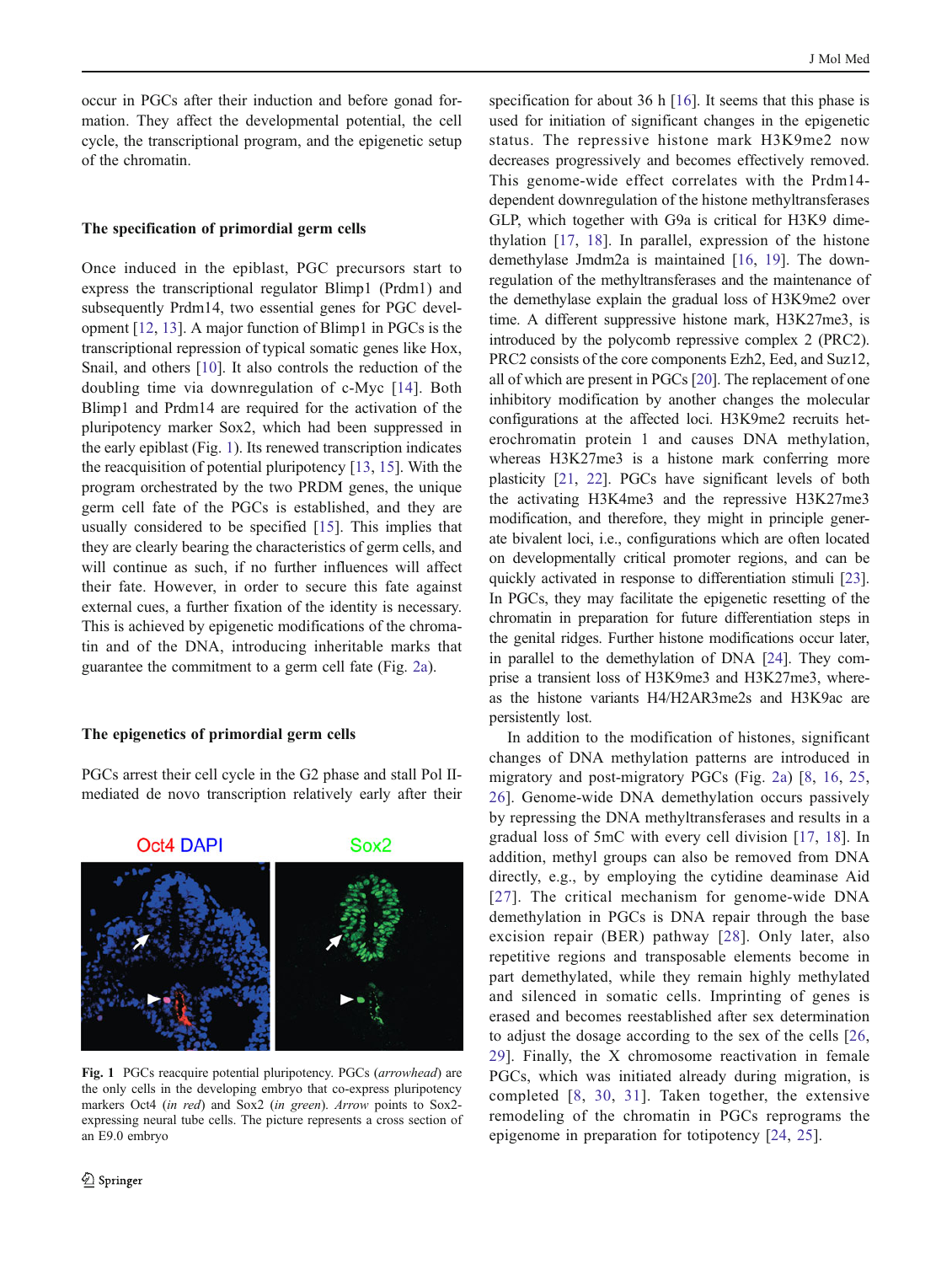<span id="page-2-0"></span>

Fig. 2 Reciprocal relationship of PGCs and ESCs. a BMP4-induced PGCs (red dots) in the epiblast start epigenetic reprogramming by the erasure of DNA methylation and also changes in histone modifications while migrating in the hindgut endoderm. PGCs become transiently arrested in G2 phase of the cell cycle, and once they arrive in the genital ridges, an active DNA demethylation occurs via base excision repair-mediated mechanism. As a result, PGCs reset their genome and become ready for future gametogenesis. Modified from [\[28,](#page-6-0) [61\]](#page-7-0). b Germ cell differentiation in vitro from ESCs recapitulates embryonic

#### The conversion of germ cells into pluripotent stem cells

Early PGCs of both murine and human origin have the potential to undergo reprogramming to become pluripotent embryonic germ cells (EGCs) in vitro [\[32](#page-6-0)–[34](#page-6-0)]. This process requires signaling of three growth factors, namely basic fibroblast growth factor (bFGF), stem cell factor (SCF), and leukemia inhibitory factor (LIF), all of which are essential for proliferation and/or survival of PGCs. The first 24 h of bFGF treatment are necessary and sufficient for the inhibition of further PGC differentiation and to start reprogramming to the EGC state [\[35\]](#page-6-0). In murine cells, this involves suppression of Blimp1, and consequently, the upregulation of its target genes, such as the pluripotency markers

PGC development [\[72\]](#page-7-0). Undifferentiated pluripotent ES cells, the in vitro counterparts of ICM cells, differentiate into EpiLCs and are then further induced mainly by BMPs to PGCLCs. Epigenetic reprogramming and cell cycle dynamics in PGCLCs are similar to that of native PGCs. c Blimp1-positive PGC-like precursors in the ICM outgrowth (red dots) give rise to ESCs under conventional LIF/serum conditions [[83](#page-8-0)]. Alternatively, non-PGC-like cells in the outgrowth (blue dots) can directly establish ESC colonies when grown under LIF/2i conditions without germ cell-like intermediates

c-Myc, Klf4, and also Dhx38. Whereas LIF/Stat3 signaling is replaceable with bFGF during the first days of PGC conversion, it is essential to maintain the self-renewal of EGCs once pluripotency is established. Several other signaling pathways have also been reported to be involved in the conversion process. AKT signaling can promote the derivation of EGCs from cultured PGCs, partially by the inhibitory phosphorylation of GSK-3 [\[36](#page-6-0)]. Similarly, the conversion can be accelerated by addition of two inhibitors (2i) that block GSK3 and ERK signaling pathways [[37\]](#page-6-0). Deficiencies in p53 and PTEN, two critical tumor suppressor genes, are associated with an increase of the potential for EGC derivation [[36](#page-6-0), [38,](#page-6-0) [39](#page-6-0)]. Chromatin modifiers like trichostatin A can inhibit histone deacetylases and boost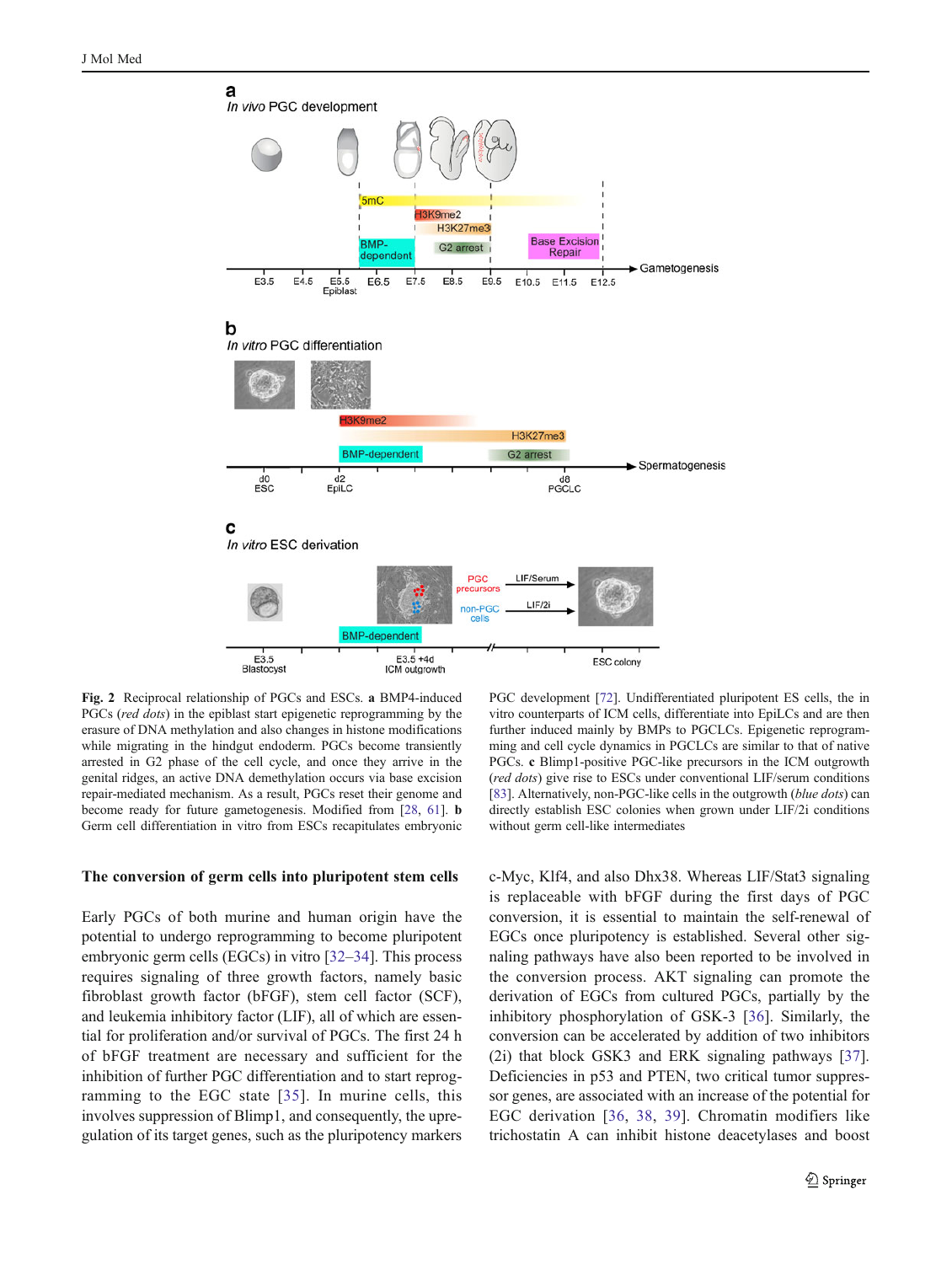the derivation of EGCs without using bFGF [[40\]](#page-7-0). Noteworthy, the complete pluripotency circuit is not established in PGCs, although Oct4, Sox2, and Nanog are expressed [\[41](#page-7-0), [42](#page-7-0)]. Again, the key difference seems to be the presence of Blimp1 and, therefore, the suppression of other pluripotency-related genes like Klf4 and c-Myc [[43\]](#page-7-0). Early during reprogramming to EGCs, Blimp1 expression is lost, the pluripotency circuit becomes dominant, and EGCs can be established in culture [[40,](#page-7-0) [44\]](#page-7-0). The possibility to generate pluripotent stem cells from human fetal gonads was first described in 1998, simultaneously with the first isolations of pluripotent human embryonic stem cells (ESCs) [\[34,](#page-6-0) [45](#page-7-0)].

Increasing evidence indicates the possibility that also postnatal testicular cells can reacquire pluripotency, sharing this characteristic with their embryonic PGC ancestors. In testes, a unipotent stem cell population, the spermatogonial stem cells (SSCs), functions as the origin for the differentiation of spermatozoa. SSCs are dominated by a spermatogonial transcription program and express low levels of core pluripotency genes such as Oct4, Klf4, Myc, and Rex-1, but no appreciable levels of Sox2 and Nanog [[46,](#page-7-0) [47\]](#page-7-0). Under appropriate growth conditions, pluripotent stem cells, previously designated among others germline-derived pluripotent stem cells (gPSCs), can be derived from the SSCs of neonatal or adult mice, and possibly also humans [\[46](#page-7-0)–[54](#page-7-0)]. Importantly, the in vitro reprogramming of SSCs to gPSCs is independent of the transfer of exogenous, pluripotencyrelated genes [\[48](#page-7-0)]. The whole issue of testis-derived pluripotent stem cells of human origin is still under debate [[55,](#page-7-0) [56](#page-7-0)]. However, there is generally no serious doubt that they will be available in a not so far future [\[56](#page-7-0)]. Major activities focus on such human testis-derived pluripotent stem cells, obtainable from biopsies and without gene transfer, since they may open a realistic perspective for medical applications [[57,](#page-7-0) [58](#page-7-0)]. However, human gPSCs will require the availability of healthy testes with an intact spermatogenesis program. Therefore, they are unlikely to be of use for the generation of patient-specific germ cells applicable in reproductive medicine.

# The conversion of pluripotent stem cells into PGCs and gametes

The generation of PGCs and/or gametes in culture would facilitate the access to cells resembling the rare PGCs of early stages. It may be a prerequisite for the dissection of the various cell biological and molecular steps of PGC development. It would also allow for the first time to study human PGC development in more detail [[59](#page-7-0)]. Several attempts were undertaken to derive PGCs or later stages of germ cells from murine or human pluripotent cells, in particular from ESCs or epiblast stem cells (EpiSCs; reviewed in [[60,](#page-7-0)

[61](#page-7-0)]). The differentiation efficiency of murine ESCs towards germ cells initially turned out to be quite low, the underlying molecular mechanisms did not become clear, and the putative cellular intermediates could not be characterized. In some cases, fully differentiated male haploid germ cells were obtained and successfully applied for fertilization. However, offspring died prematurely in embryonic or postnatal stages [\[62](#page-7-0)–[65\]](#page-7-0). Human PGC-like cells could be obtained from pluripotent ESCs or induced pluripotent cells (iPSCs; for review, see [\[66](#page-7-0), [67\]](#page-7-0)), applying the right growth conditions, including also co-culture with human fetal gonadal cells [\[59](#page-7-0)]. Haploid gamete development required genetic manipulations, in particular the modulation of genes of the DAZ gene family [\[68](#page-7-0)–[70](#page-7-0)].

In the embryo, PGCs derive from the epiblast cells, all of which have the potential to differentiate to PGCs in response to BMP signaling [[2\]](#page-6-0). Therefore, EpiSCs, the self-renewing in vitro counterparts of the epiblast, were considered as a starting point for in vitro PGC generation. While selfrenewing in culture, EpiSCs delineated PGC precursors recognizable by the expression of a Blimp1–GFP reporter gene [[71](#page-7-0)]. These precursors could differentiate into committed PGCs, expressing typical marker genes including Oct4, SSEA1, Prdm14, Nanos3, Dnd1, and Stella. Indeed, cultured EpiSCs were continuously fluctuating between selfrenewing and differentiating states (Blimp1<sup>-</sup>/Oct4<sup>+</sup> versus  $Blimp1^{+}/Oct4^{+}$ ), and the latter could proceed to a germlinecommitted state (Blimp1<sup>+</sup>/Oct4<sup>+</sup>/Stella<sup>+</sup>). The differentiation was BMP4-dependent. Epigenetic reprogramming was indicated by a downregulation of H3K9me2 and GLP and the upregulation of H3K27me3, similar to nascent PGCs. These Stella<sup>+</sup> cells could de-differentiate to EGCs under appropriate growth conditions, or proliferate and express Mvh and Sycp3 if co-cultured with E12.5 female gonadal cells, and occasionally differentiated further to oocyte-like structures. In general, the efficiency of germ cell derivation from EpiSCs was relatively low, with less than one oocyte per  $3,000$  plated Stella<sup>+</sup> cells, and the underlying molecular mechanism was not evident.

Following closely the in vivo development of PGCs, Hayashi et al. [[72\]](#page-7-0) established a robust method to derive functional germ cells from murine ESCs via epiblast-like intermediates (Fig. [2b](#page-2-0)). First, ESCs were cultured in serumand feeder-free conditions in the presence of LIF and two inhibitors (LIF/2i conditions), which lead to uniform ESCs resembling the cells of the inner cell mass (ICM) or the preimplantation epiblast [[73\]](#page-7-0). Upon LIF/2i withdrawal and addition of growth factors (activin and bFGF), a differentiation toward an epiblast-like state was induced. These intermediates, designated epiblast-like cells (EpiLCs), were explicitly different from EpiSCs in terms of gene expression profile and resembled more closely embryonic cells of the pre-implantation epiblast. The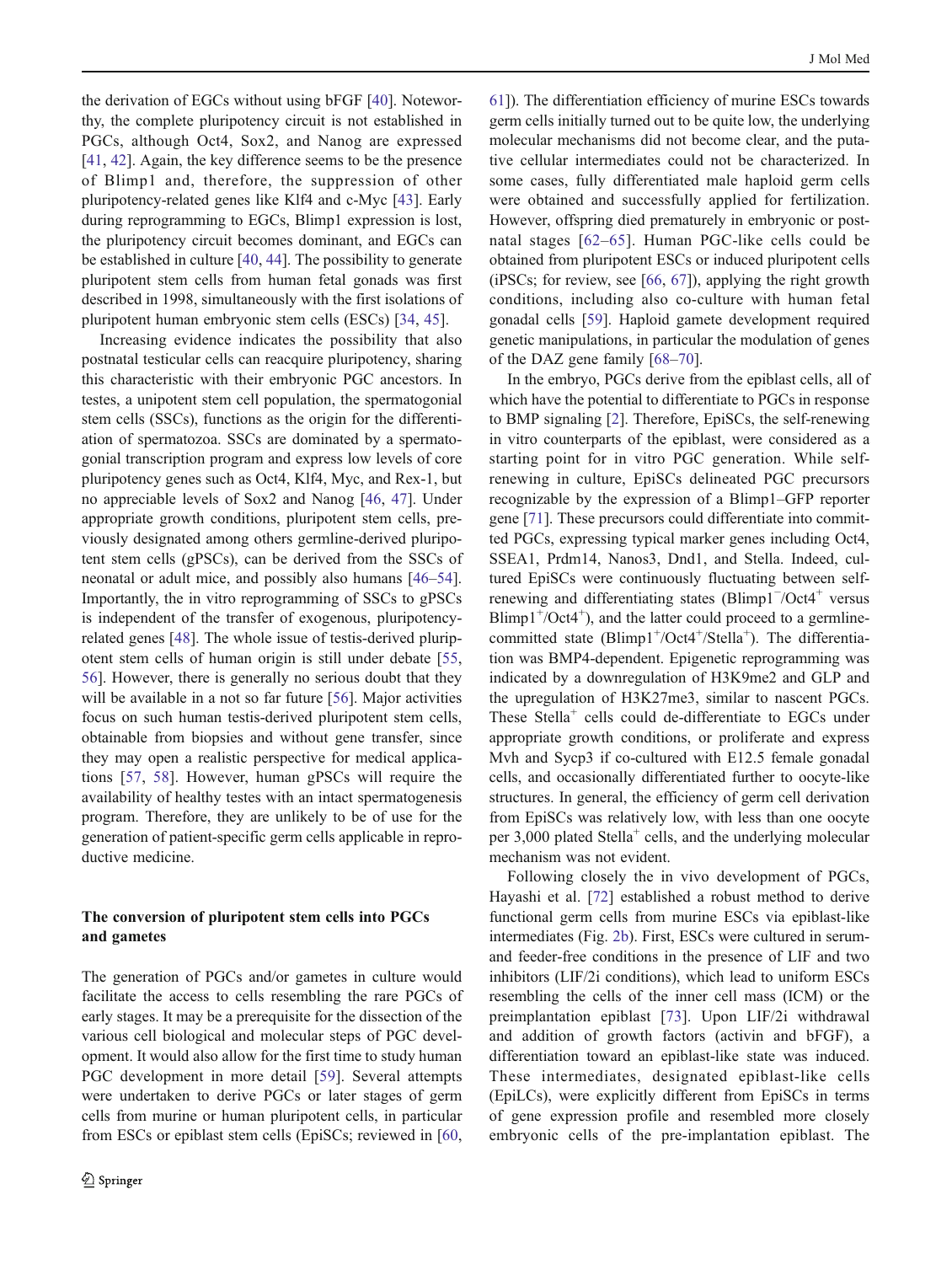<span id="page-4-0"></span>EpiLCs were further induced to PGCs by BMP4, LIF, SCF, BMP8b, and EGF in floating condition. Six days after induction AP-, Blimp1-, and Stella-positive PGC-like cells (PGCLCs) emerged at the periphery of the cell aggregates with a relatively high efficiency. Like specified native PGCs, these committed PGCLCs manifested genetic and epigenetic signatures and cell cycle dynamics similar to those of E9.5 PGCs [\[16\]](#page-6-0). In order to test the developmental potential of PGCLCs, they were transplanted into testes of infertile mice. Here, they differentiated into sperm, which could fertilize oocytes, and give rise to a healthy offspring. It is not clear yet if this differentiation protocol involves also BER-mediated DNA demethylation as would be the case for native PGCs. Additionally, the potential of this protocol to induce female differentiation from ES cells would be of interest. Global gene expression analysis revealed that PGCLC induction from ES cells is a reproducible, directional, and progressive process. This novel protocol for in vitro differentiation recapitulates the in vivo specification and epigenetic reprogramming of germ cell and manifests several steps of PGC development. In the future, this paradigm will be useful to derive high numbers of germ cells and study the dynamics of their genetic and epigenetic status. In general, in vitro differentiation of germ cells from pluripotent stem cells is feasible. It involves a multistep procedure including induction, genetic and epigenetic reprogramming, and alteration in cell cycle of PGCs,

as well as mitosis versus meiosis decision making and maturation of gametes. Progression through the initial steps is paved in vitro using a right inducing cocktail of growth factors, while fulfilling gametogenesis requires an appropriate microenvironment, which can possibly be provided by gonadal cells in co-culture.

# Is pluripotency achieved via a germ cell-like intermediate?

Although ESCs have raised a tremendous amount of attention during the last decades, the in vivo origin of ESCs remained a point of discussion [\[74,](#page-7-0) [75\]](#page-7-0). It has recently become clear that ESCs originate only from a small subset of cells in the ICM, when cultured under standard conditions in serum and LIF supplement medium [\[76](#page-7-0)]. Several lines of evidence provoked the hypothesis that ESCs might derive from PGC-like cells present in the ICM outgrowth. First, explanted cells from the ICM transiently express PGCrelated genes, including Blimp1, Prdm14, Stella, Fragilis, Lin28, c-kit, and Mvh [[75,](#page-7-0) [77](#page-7-0), [78](#page-7-0)]. Second, specified PGCs are the only cells in the early embryo that maintain (Oct4 and Nanog) or reacquire (Sox2) the expression of pluripotency-associated genes. Third, PGCs can be induced to reprogram to pluripotency in vitro, and resulting EGCs are in most respects indistinguishable from ESCs. Fourth,



Fig. 3 The application of human pluripotent stem cells for reproductive medicine. Pluripotent human cells can be derived from the inner cell mass of early embryos under activin/FGF conditions (ESC), from fetal gonads under LIF/FGF conditions (EGC), from somatic cells using three or four transcription factors (iPSC), and possibly from adult testis biopsies gPSC, although the latter has only been shown in the mouse model so far. As discussed in the text, only the somatic cells offer a perspective for the derivation of patient-specific PGCs, the subsequent differentiation into oocytes or spermatozoa in vitro, and their use for fertilization. However, many hurdles have to be taken before this method would be applicable in the clinic, including vectorfree induction of pluripotency and a stringent quality control of the culture conditions with regard to mutation accumulation, epigenetic aberrations, and genomic integrity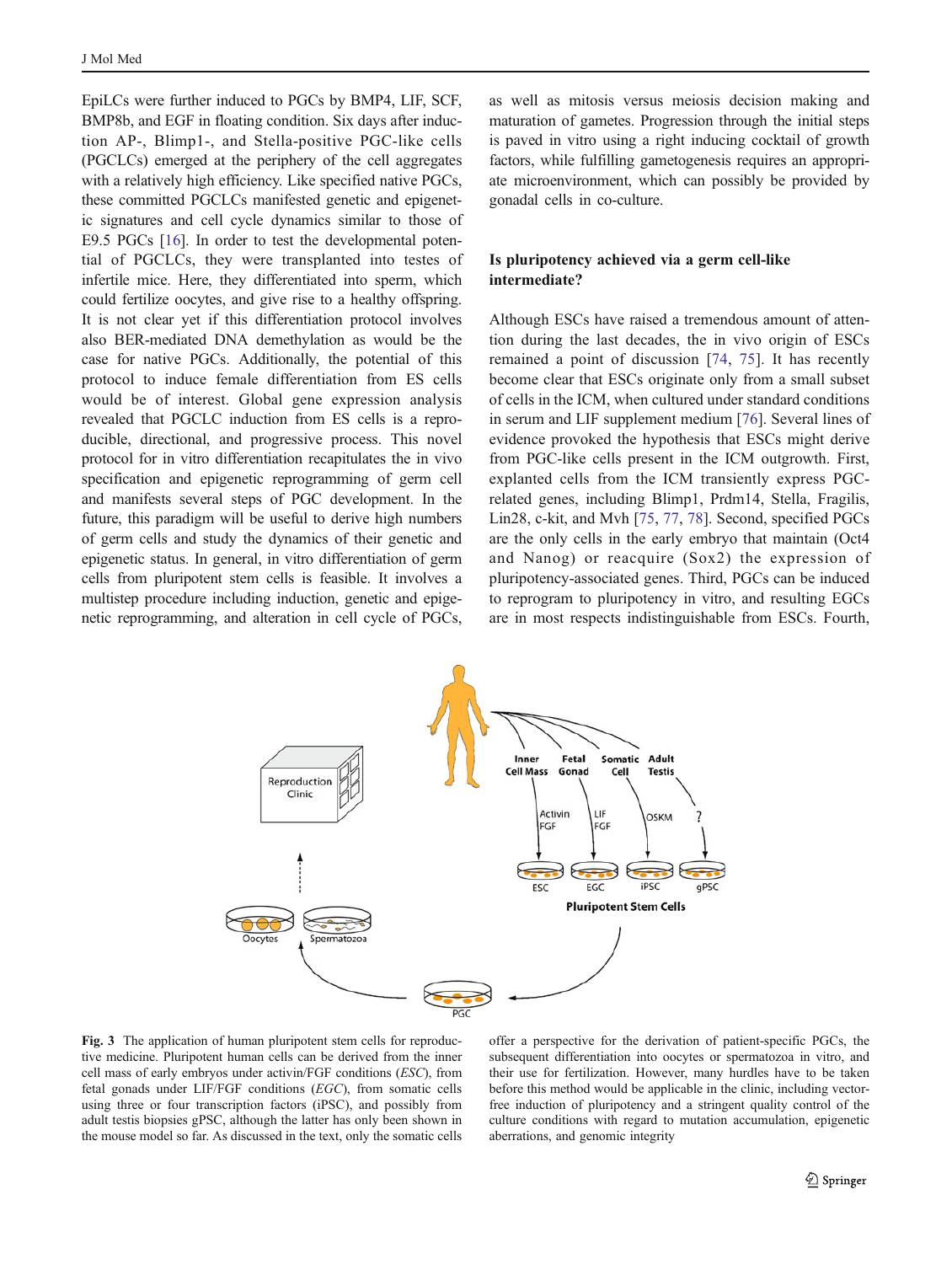the development of both pluripotent ESCs and PGCs requires BMP signaling [[79](#page-8-0)–[82\]](#page-8-0). Fifth, gPSCs can be derived from unipotent SSCs of the adult mouse testis [\[48](#page-7-0)].

Recently, Chu et al. used a Blimp1-reporter mouse line in combination with single cell gene expression profiling to look systematically for a potential link between PGCs and ESCs (Fig. [2c](#page-2-0)) [[83](#page-8-0)]. They detected genetically marked Blimp1-positive PGC precursors in the outgrowth of in vitro-cultured blastocysts, which gave rise to the majority of pluripotent ESCs in the presence of LIF and serum. The culture of Blimp1-negative, and therefore non-PGC-related cells from the ICM on the other hand, required LIF/2i conditions for the establishment of ESCs (Fig. [2c\)](#page-2-0). These striking results indicate that not Blimp1 expression as such is the key prerequisite for the generation of ESCs from the ICM of the mouse. The 2i factors seem to allow a more direct generation of ESCs by blocking differentiation into the extraembryonic endoderm lineage or possibly by suppressing a somatic program [[76\]](#page-7-0). Thus, depending on the culture condition, ESCs can be established with or without a germ cell-like intermediate. With this information in mind, it would be interesting to ask if also the generation of iPSCs from fibroblasts might pass through a germ celllike state. Indeed, it was found that the PGC markers Blimp1, Stella, and Fragilis start to express earlier after viral transduction than pluripotency markers [\[77](#page-7-0)]. However, further work is needed to fully understand the significance of this observation.

## In vitro made patient-specific germ cells in reproductive medicine?

The extensive possibilities for a reciprocal conversion of cell types in vitro may raise questions about potential applications in reproductive medicine. Is it realistic to envision in vitro made, patient-specific spermatozoa or oocytes for infertility treatment? Theoretically, it is conceivable to connect the described in vitro methods to derive patient-specific pluripotent cells, differentiate them into PGCs, generate gametes, perform in vitro fertilization, and retransfer human embryos to a natural or surrogate mother (Fig. [3\)](#page-4-0). Such a use of in vitrogenerated gametes for medical purposes would obviously raise a number of ethical issues. Pluripotent cells which could be approved as a source for human germ cells are currently not available for several reasons. Firstly, human ESCs and EGCs are generated from parts of embryos, the inner cell mass and fetal gonad, respectively, and are therefore unacceptable for medical applications. Secondly, iPSCs are generated by gene transfer and, therefore, cannot be approved for therapeutic purposes. Thirdly, the derivation of pluripotent gPSCs has

so far not been successfull from human testis biopsies [\[55,](#page-7-0) [56](#page-7-0)]. If they would become available, they might represent an acceptable alternative for therapeutic purposes, most probably, however, excluding the generation of patient-specific germ cells. In any case, the generation of gametes from pluripotent cells requires extensive culturing and passaging in culture, where they would be exposed to a whole battery of highly effective factors and agents with non-overseeable influences. Most probably, the last steps of gametogenesis would require gonad material to create a suitable developmental niche. Such a complex in vitro scenario is only vaguely controllable, with multiple possibilities for mutations, DNA damage, and chromosomal aberrations. To consider such cells for use in reproductive medicine and, thus, with consequences for following generations would trespass ethical standards in an unprecedented dimension and would be legally unacceptable in most countries.

## Conclusion

PGCs are considered unipotent, since they can only give rise to the gametes. At the same time, they are the only cells of the body which will finally generate a totipotent cell, when the haploid gametes fuse to form the one-cell embryo. ESCs and EpiSCs are pluripotent stem cells derived from the murine epiblast briefly before and after implantation, respectively. Derivation of ESCs from the ICM is a process that involves a germ cell-like intermediate, although it can be bypassed in appropriate growth conditions [[83\]](#page-8-0). Early PGCs are the only embryonic cells, and SSCs are the only postnatal cells which reacquire the potential for pluripotency and can give rise to self-renewing pluripotent stem cells, EGCs, and gPSCs, respectively. Among the extensive developmental possibilities of all pluripotent stem cells is also the capacity to differentiate into PGCs. The close developmental relationship between peri-implantation cells from the embryo and pluripotent stem cells may be the reason that they can be converted from one into the other by using appropriate growth factors, cytokines, or small chemical inhibitors. Thus, ESCs can develop into PGCs, PGCs into EGCs, and EpiSCs into either ESCs or PGCs [\[32](#page-6-0), [33,](#page-6-0) [71](#page-7-0), [84,](#page-8-0) [85](#page-8-0)]. Through the forced expression of only four critical genes, it is possible to convert basically any somatic cell into a pluripotent iPS cell and then again derive a large variety of differentiated cells, including PGCs, by the modulation of growth conditions [\[66](#page-7-0), [86](#page-8-0)]. All these extensive possibilities are based on major modulations of the transcriptome and the epigenome. Understanding these will establish the basis for a novel level of knowledge in stem and germ cell biology and may or may not open a perspective to molecular medicine.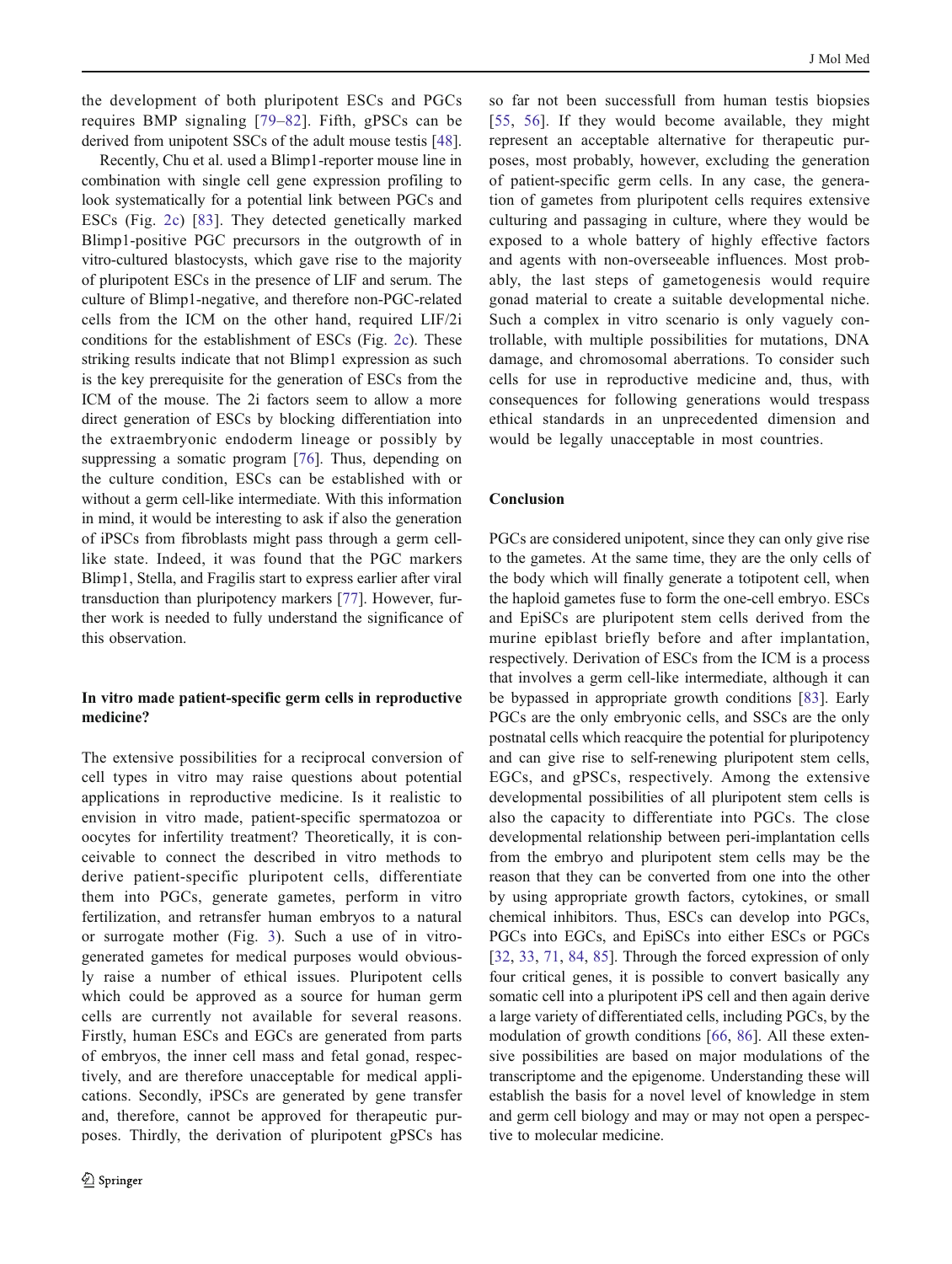#### <span id="page-6-0"></span>References

- 1. De Felici M, Farini D (2012) The control of cell cycle in mouse primordial germ cells: old and new players. Curr Pharm Des 18:233–244
- 2. Ohinata Y, Ohta H, Shigeta M, Yamanaka K, Wakayama T, Saitou M (2009) A signaling principle for the specification of the germ cell lineage in mice. Cell 137:571–584
- 3. Hopf C, Viebahn C, Puschel B (2011) BMP signals and the transcriptional repressor BLIMP1 during germline segregation in the mammalian embryo. Dev Genes Evol 221:209–223
- 4. de Sousa Lopes SM, Hayashi K, Surani MA (2007) Proximal visceral endoderm and extraembryonic ectoderm regulate the formation of primordial germ cell precursors. BMC Dev Biol 7:140
- 5. Saga Y (2008) Mouse germ cell development during embryogenesis. Curr Opin Genet Dev 18:337–341
- 6. Saitou M (2009) Germ cell specification in mice. Curr Opin Genet Dev 19:386–395
- 7. Saitou M (2009) Specification of the germ cell lineage in mice. Front Biosci 14:1068–1087
- 8. Saitou M, Kagiwada S, Kurimoto K (2012) Epigenetic reprogramming in mouse pre-implantation development and primordial germ cells. Development 139:15–31
- 9. McLaren A (2000) Establishment of the germ cell lineage in mammals. J Cell Physiol 182:141–143
- 10. McLaren A, Lawson KA (2005) How is the mouse germ-cell lineage established? Differentiation 73:435–437
- 11. Tam PP, Snow MH (1981) Proliferation and migration of primordial germ cells during compensatory growth in mouse embryos. J Embryol Exp Morphol 64:133–147
- 12. Ohinata Y, Payer B, O'Carroll D, Ancelin K, Ono Y, Sano M, Barton SC, Obukhanych T, Nussenzweig M, Tarakhovsky A et al (2005) Blimp1 is a critical determinant of the germ cell lineage in mice. Nature 436:207–213
- 13. Yamaji M, Seki Y, Kurimoto K, Yabuta Y, Yuasa M, Shigeta M, Yamanaka K, Ohinata Y, Saitou M (2008) Critical function of Prdm14 for the establishment of the germ cell lineage in mice. Nat Genet 40:1016–1022
- 14. Lin Y, Wong K, Calame K (1997) Repression of c-myc transcription by Blimp-1, an inducer of terminal B cell differentiation. Science 276:596–599
- 15. Kurimoto K, Yamaji M, Seki Y, Saitou M (2008) Specification of the germ cell lineage in mice: a process orchestrated by the PRdomain proteins, Blimp1 and Prdm14. Cell Cycle 7:3514–3518
- 16. Seki Y, Yamaji M, Yabuta Y, Sano M, Shigeta M, Matsui Y, Saga Y, Tachibana M, Shinkai Y, Saitou M (2007) Cellular dynamics associated with the genome-wide epigenetic reprogramming in migrating primordial germ cells in mice. Development 134:2627–2638
- 17. Seki Y, Hayashi K, Itoh K, Mizugaki M, Saitou M, Matsui Y (2005) Extensive and orderly reprogramming of genome-wide chromatin modifications associated with specification and early development of germ cells in mice. Dev Biol 278:440–458
- 18. Kurimoto K, Yabuta Y, Ohinata Y, Shigeta M, Yamanaka K, Saitou M (2008) Complex genome-wide transcription dynamics orchestrated by Blimp1 for the specification of the germ cell lineage in mice. Genes Dev 22:1617–1635
- 19. Yamane K, Toumazou C, Tsukada Y, Erdjument-Bromage H, Tempst P, Wong J, Zhang Y (2006) JHDM2A, a JmjCcontaining H3K9 demethylase, facilitates transcription activation by androgen receptor. Cell 125:483–495
- 20. Yabuta Y, Kurimoto K, Ohinata Y, Seki Y, Saitou M (2006) Gene expression dynamics during germline specification in mice identified by quantitative single-cell gene expression profiling. Biol Reprod 75:705–716
- 21. Hawkins RD, Hon GC, Yang C, Antosiewicz-Bourget JE, Lee LK, Ngo QM, Klugman S, Ching KA, Edsall LE, Ye Z et al (2011) Dynamic chromatin states in human ES cells reveal potential regulatory sequences and genes involved in pluripotency. Cell Res 21:1393–1409
- 22. Smallwood A, Esteve PO, Pradhan S, Carey M (2007) Functional cooperation between HP1 and DNMT1 mediates gene silencing. Genes Dev 21:1169–1178
- 23. Bernstein BE, Mikkelsen TS, Xie X, Kamal M, Huebert DJ, Cuff J, Fry B, Meissner A, Wernig M, Plath K et al (2006) A bivalent chromatin structure marks key developmental genes in embryonic stem cells. Cell 125:315–326
- 24. Hajkova P, Ancelin K, Waldmann T, Lacoste N, Lange UC, Cesari F, Lee C, Almouzni G, Schneider R, Surani MA (2008) Chromatin dynamics during epigenetic reprogramming in the mouse germ line. Nature 452:877–881
- 25. Hajkova P (2011) Epigenetic reprogramming in the germline: towards the ground state of the epigenome. Philos Trans R Soc Lond B Biol Sci 366:2266–2273
- 26. Hackett JA, Zylicz JJ, Surani MA (2012) Parallel mechanisms of epigenetic reprogramming in the germline. Trends Genet 28 (4):164–174
- 27. Popp C, Dean W, Feng S, Cokus SJ, Andrews S, Pellegrini M, Jacobsen SE, Reik W (2010) Genome-wide erasure of DNA methylation in mouse primordial germ cells is affected by AID deficiency. Nature 463:1101–1105
- 28. Hajkova P, Jeffries SJ, Lee C, Miller N, Jackson SP, Surani MA (2010) Genome-wide reprogramming in the mouse germ line entails the base excision repair pathway. Science 329:78–82
- 29. Bartolomei MS, Ferguson-Smith AC (2011) Mammalian genomic imprinting. Cold Spring Harb Perspect Biol 3:a002592
- 30. Sasaki H, Matsui Y (2008) Epigenetic events in mammalian germcell development: reprogramming and beyond. Nat Rev Genet 9:129–140
- 31. Mochizuki K, Matsui Y (2010) Epigenetic profiles in primordial germ cells: global modulation and fine tuning of the epigenome for acquisition of totipotency. Dev Growth Differ 52:517–525
- 32. Resnick JL, Bixler LS, Cheng L, Donovan PJ (1992) Long-term proliferation of mouse primordial germ cells in culture. Nature 359:550–551
- 33. Matsui Y, Zsebo K, Hogan BL (1992) Derivation of pluripotential embryonic stem cells from murine primordial germ cells in culture. Cell 70:841–847
- 34. Shamblott MJ, Axelman J, Wang S, Bugg EM, Littlefield JW, Donovan PJ, Blumenthal PD, Huggins GR, Gearhart JD (1998) Derivation of pluripotent stem cells from cultured human primordial germ cells. Proc Natl Acad Sci USA 95:13726–13731
- 35. Durcova-Hills G, Adams IR, Barton SC, Surani MA, McLaren A (2006) The role of exogenous fibroblast growth factor-2 on the reprogramming of primordial germ cells into pluripotent stem cells. Stem Cells 24:1441–1449
- 36. Kimura T, Suzuki A, Fujita Y, Yomogida K, Lomeli H, Asada N, Ikeuchi M, Nagy A, Mak TW, Nakano T (2003) Conditional loss of PTEN leads to testicular teratoma and enhances embryonic germ cell production. Development 130:1691–1700
- 37. Leitch HG, Blair K, Mansfield W, Ayetey H, Humphreys P, Nichols J, Surani MA, Smith A (2010) Embryonic germ cells from mice and rats exhibit properties consistent with a generic pluripotent ground state. Development 137:2279–2287
- 38. Moe-Behrens GH, Klinger FG, Eskild W, Grotmol T, Haugen TB, De Felici M (2003) Akt/PTEN signaling mediates estrogendependent proliferation of primordial germ cells in vitro. Mol Endocrinol 17:2630–2638
- 39. Deng W, Xu Y (2009) Genome integrity: linking pluripotency and tumorgenicity. Trends Genet 25:425–427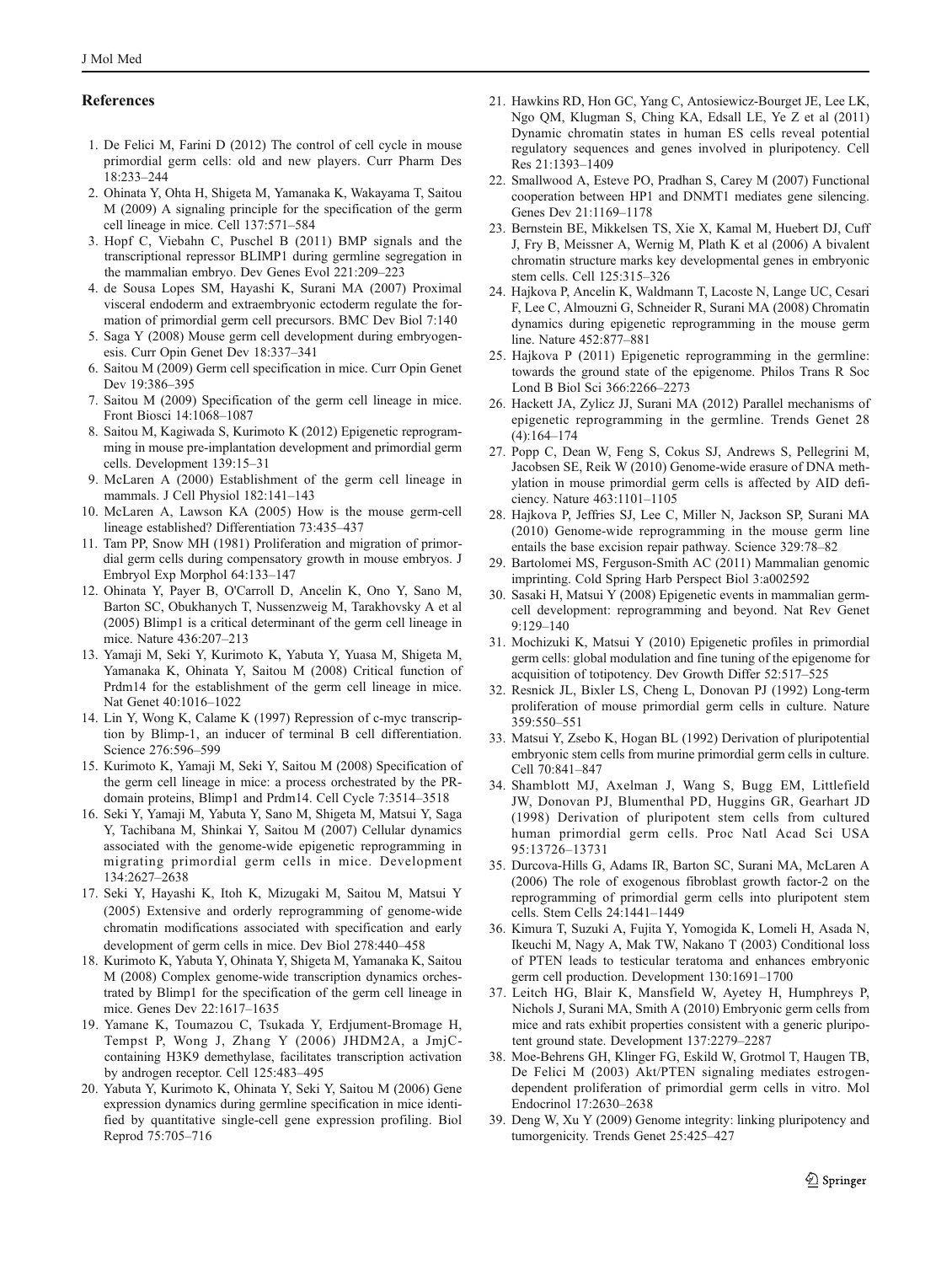- <span id="page-7-0"></span>40. Durcova-Hills G, Tang F, Doody G, Tooze R, Surani MA (2008) Reprogramming primordial germ cells into pluripotent stem cells. PLoS One 3:e3531
- 41. Ng HH, Surani MA (2011) The transcriptional and signalling networks of pluripotency. Nat Cell Biol 13:490–496
- 42. Young RA (2011) Control of the embryonic stem cell state. Cell 144:940–954
- 43. Boyer LA, Lee TI, Cole MF, Johnstone SE, Levine SS, Zucker JP, Guenther MG, Kumar RM, Murray HL, Jenner RG et al (2005) Core transcriptional regulatory circuitry in human embryonic stem cells. Cell 122:947–956
- 44. Tee WW, Pardo M, Theunissen TW, Yu L, Choudhary JS, Hajkova P, Surani MA (2010) Prmt5 is essential for early mouse development and acts in the cytoplasm to maintain ES cell pluripotency. Genes Dev 24:2772–2777
- 45. Thomson JA, Itskovitz-Eldor J, Shapiro SS, Waknitz MA, Swiergiel JJ, Marshall VS, Jones JM (1998) Embryonic stem cell lines derived from human blastocysts. Science 282:1145–1147
- 46. Kanatsu-Shinohara M, Inoue K, Lee J, Yoshimoto M, Ogonuki N, Miki H, Baba S, Kato T, Kazuki Y, Toyokuni S et al (2004) Generation of pluripotent stem cells from neonatal mouse testis. Cell 119:1001–1012
- 47. Kanatsu-Shinohara M, Lee J, Inoue K, Ogonuki N, Miki H, Toyokuni S, Ikawa M, Nakamura T, Ogura A, Shinohara T (2008) Pluripotency of a single spermatogonial stem cell in mice. Biol Reprod 78:681–687
- 48. Ko K, Tapia N, Wu G, Kim JB, Bravo MJ, Sasse P, Glaser T, Ruau D, Han DW, Greber B et al (2009) Induction of pluripotency in adult unipotent germline stem cells. Cell Stem Cell 5:87–96
- 49. Conrad S, Renninger M, Hennenlotter J, Wiesner T, Just L, Bonin M, Aicher W, Buhring HJ, Mattheus U, Mack A et al (2008) Generation of pluripotent stem cells from adult human testis. Nature 456:344–349
- 50. Seandel M, James D, Shmelkov SV, Falciatori I, Kim J, Chavala S, Scherr DS, Zhang F, Torres R, Gale NW et al (2007) Generation of functional multipotent adult stem cells from GPR125+ germline progenitors. Nature 449:346–350
- 51. Ko K, Wu G, Arauzo-Bravo MJ, Kim J, Francine J, Greber B, Muhlisch J, Joo JY, Sabour D, Fruhwald MC, et al. (2012) Autologous pluripotent stem cells generated from adult mouse testicular biopsy. Stem Cell Rev and Rep, doi:[10.1007/s12015-011-9307-x](http://dx.doi.org/10.1007/s12015-011-9307-x)
- 52. Golestaneh N, Kokkinaki M, Pant D, Jiang J, DeStefano D, Fernandez-Bueno C, Rone JD, Haddad BR, Gallicano GI, Dym M (2009) Pluripotent stem cells derived from adult human testes. Stem Cells Dev 18:1115–1126
- 53. Kossack N, Meneses J, Shefi S, Nguyen HN, Chavez S, Nicholas C, Gromoll J, Turek PJ, Reijo-Pera RA (2009) Isolation and characterization of pluripotent human spermatogonial stem cellderived cells. Stem Cells 27:138–149
- 54. Mizrak SC, Chikhovskaya JV, Sadri-Ardekani H, van Daalen S, Korver CM, Hovingh SE, Roepers-Gajadien HL, Raya A, Fluiter K, de Reijke TM et al (2010) Embryonic stem cell-like cells derived from adult human testis. Hum Reprod 25:158–167
- 55. Tapia N, Arauzo-Bravo MJ, Ko K, Scholer HR (2011) Concise review: challenging the pluripotency of human testis-derived ESClike cells. Stem Cells 29:1165–1169
- 56. Ko K, Reinhardt P, Tapia N, Schneider RK, Arauzo-Bravo MJ, Han DW, Greber B, Kim J, Kliesch S, Zenke M et al (2011) Brief report: evaluating the potential of putative pluripotent cells derived from human testis. Stem Cells 29:1304–1309
- 57. Zhu S, Wei W, Ding S (2011) Chemical strategies for stem cell biology and regenerative medicine. Annu Rev Biomed Eng 13:73–90
- 58. Efe JA, Ding S (2011) The evolving biology of small molecules: controlling cell fate and identity. Philos Trans R Soc Lond B Biol Sci 366:2208–2221
- 59. Park TS, Galic Z, Conway AE, Lindgren A, van Handel BJ, Magnusson M, Richter L, Teitell MA, Mikkola HK, Lowry WE et al (2009) Derivation of primordial germ cells from human embryonic and induced pluripotent stem cells is significantly improved by coculture with human fetal gonadal cells. Stem Cells 27:783–795
- 60. Daley GQ (2007) Gametes from embryonic stem cells: a cup half empty or half full? Science 316:409–410
- 61. Saitou M, Yamaji M (2010) Germ cell specification in mice: signaling, transcription regulation, and epigenetic consequences. Reproduction 139:931–942
- 62. Nayernia K, Nolte J, Michelmann HW, Lee JH, Rathsack K, Drusenheimer N, Dev A, Wulf G, Ehrmann IE, Elliott DJ et al (2006) In vitro-differentiated embryonic stem cells give rise to male gametes that can generate offspring mice. Dev Cell 11:125–132
- 63. Geijsen N, Horoschak M, Kim K, Gribnau J, Eggan K, Daley GQ (2004) Derivation of embryonic germ cells and male gametes from embryonic stem cells. Nature 427:148–154
- 64. Toyooka Y, Tsunekawa N, Akasu R, Noce T (2003) Embryonic stem cells can form germ cells in vitro. Proc Natl Acad Sci USA 100:11457–11462
- 65. Hubner K, Fuhrmann G, Christenson LK, Kehler J, Reinbold R, De La Fuente R, Wood J, Strauss JF 3rd, Boiani M, Scholer HR (2003) Derivation of oocytes from mouse embryonic stem cells. Science 300:1251–1256
- 66. Lewitzky M, Yamanaka S (2007) Reprogramming somatic cells towards pluripotency by defined factors. Curr Opin Biotechnol 18:467–473
- 67. Stadtfeld M, Hochedlinger K (2010) Induced pluripotency: history, mechanisms, and applications. Genes Dev 24:2239–2263
- 68. Kee K, Angeles VT, Flores M, Nguyen HN, Reijo Pera RA (2009) Human DAZL, DAZ and BOULE genes modulate primordial germ-cell and haploid gamete formation. Nature 462:222–225
- 69. Panula S, Medrano JV, Kee K, Bergstrom R, Nguyen HN, Byers B, Wilson KD, Wu JC, Simon C, Hovatta O et al (2012) Human germ cell differentiation from fetal- and adult-derived induced pluripotent stem cells. Hum Mol Genet 20:752–762
- 70. Yu Z, Ji P, Cao J, Zhu S, Li Y, Zheng L, Chen X, Feng L (2009) Dazl promotes germ cell differentiation from embryonic stem cells. J Mol Cell Biol 1:93–103
- 71. Hayashi K, Surani MA (2009) Self-renewing epiblast stem cells exhibit continual delineation of germ cells with epigenetic reprogramming in vitro. Development 136:3549–3556
- 72. Hayashi K, Ohta H, Kurimoto K, Aramaki S, Saitou M (2011) Reconstitution of the mouse germ cell specification pathway in culture by pluripotent stem cells. Cell 146:519–532
- 73. Ying QL, Wray J, Nichols J, Batlle-Morera L, Doble B, Woodgett J, Cohen P, Smith A (2008) The ground state of embryonic stem cell self-renewal. Nature 453:519–523
- 74. Nichols J, Smith A (2011) The origin and identity of embryonic stem cells. Development 138:3–8
- 75. Zwaka TP, Thomson JA (2005) A germ cell origin of embryonic stem cells? Development 132:227–233
- 76. Nichols J, Silva J, Roode M, Smith A (2009) Suppression of Erk signalling promotes ground state pluripotency in the mouse embryo. Development 136:3215–3222
- 77. Xu X, Pantakani DV, Luhrig S, Tan X, Khromov T, Nolte J, Dressel R, Zechner U, Engel W (2011) Stage-specific germ-cell marker genes are expressed in all mouse pluripotent cell types and emerge early during induced pluripotency. PLoS One 6:e22413
- 78. Tang F, Barbacioru C, Bao S, Lee C, Nordman E, Wang X, Lao K, Surani MA (2010) Tracing the derivation of embryonic stem cells from the inner cell mass by single-cell RNA-Seq analysis. Cell Stem Cell 6:468–478